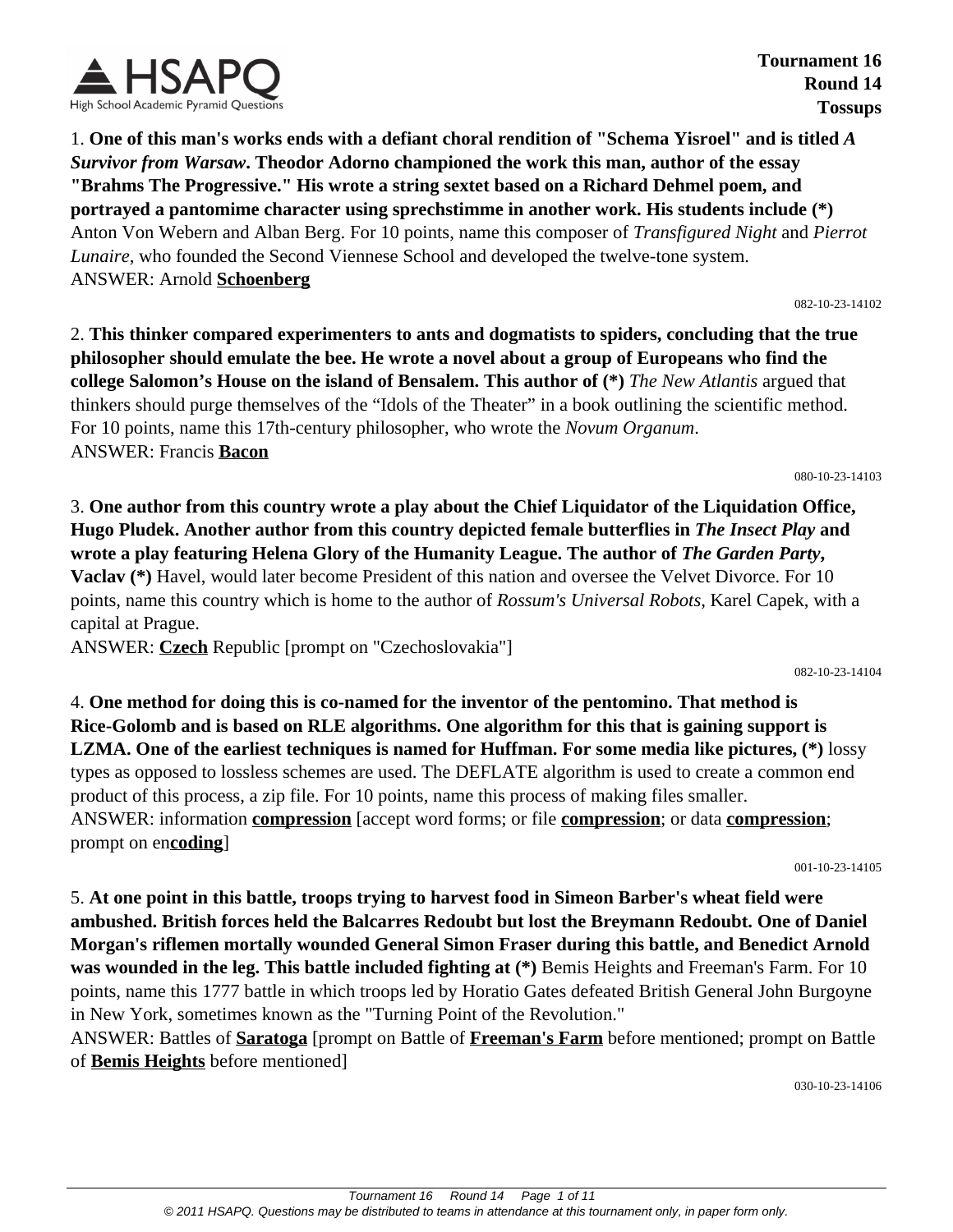6. **This quantity remains constant in the Joule-Thomson effect. It equals internal energy plus the product of pressure and volume. The Gibbs Free Energy is given by this quantity minus the product of temperature and entropy. For a multi-step reaction, it can be calculated independently of the pathway and is equal to the sum of its changes in each step according to (\*)** Hess's Law. It is positive for an endothermic reaction. For 10 points, name this "heat content" of a thermodynamic system, symbolized capital *H*.

ANSWER: **enthalpy** [accept **H** until it is read; do not accept or prompt on "lowercase 'h'"]

079-10-23-14107

7. **Two of these creatures can be seen in the foreground beside some musicians in Paolo Veronese's**  *The Wedding at Cana***, while another painting depicts one with rapidly moving feet. In addition to that work by Giacomo Balla that shows its "dynamism," this animal can also be seen moving through snow on the left side** *Hunters in the Snow***. A white one stands near a grave in (\*)** *The Burial at Ornans* while a small brown one stands between the married couple in *The Arnolfini Wedding*. For 10 points, name these animals which C.M. Coolidge depicted playing poker. ANSWER: **dog**s

085-10-23-14108

8. **This man responded to** *The Twelve Articles* **in his** *Against the Murderous and Robbing Hordes* **during the Peasants' War. This man's response to the papal bull** *Exsurge Domine* **led to his hiding for a year in Wartburg Castle after he took part in the Diet of Worms. The work of Johann Tetzel in (\*)** Wittenberg led this man to write a disputation on the choice of the Catholic Church to sell indulgences. For 10 points, name this writer of the *Ninety-five Theses* who started the Protestant Reformation. ANSWER: Martin **Luther**

023-10-23-14109

9. **One poem by this man, subtitled "A Philosophical Poem," is about a fairy named Queen Mab. This author wrote a drama in which Demorgon helps in the overthrow of Jupiter in a work which was inspired by a similarly titled tragedy written by Aeschylus. This author of** *Prometheus Unbound* **wrote a work about a "traveler from an antique land" who saw "two vast and trunkless legs of stone stand in the desert." Another of his poems asks, "if winter (\*)** comes, can spring be far behind?" For 10 points, name this English Romantic poet of "Ozymandias" and "Ode to the West Wind." ANSWER: Percy Bysshe **Shelley**

064-10-23-14110

10. **An offshoot of the Latter Day Saints in this state spawned a figure who called himself one of its city's namesake "Jesus," William W. Davies. Indian conflicts in this state included those against Nisqually chief Leschi and chief Kamiakin. It is home to the cities of Pasco, Richland, and Kennewick, which make up its "Tri-Cities." This state is home to such peaks as Mt. Adams and Mt. Baker, as well as the town of (\*)** Walla Walla. For 10 points, name this state, home to cities like Everett and Redmond, in which companies such as Boeing, Microsoft, and Starbucks were founded. ANSWER: **Washington** state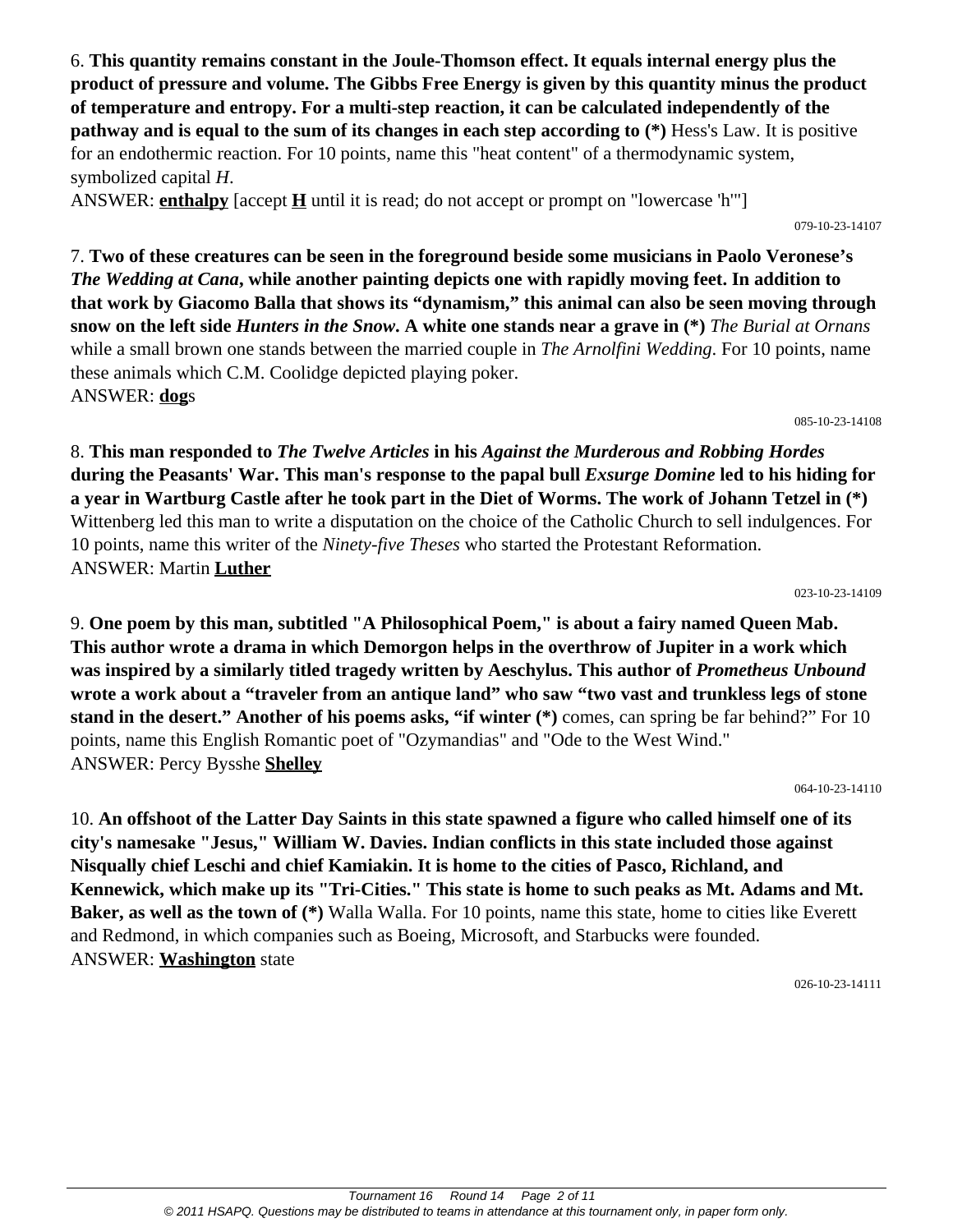11. **The relative susceptibility of this agent to the MF59 adjuvant has caused some controversy. The classic example of antigenic shift concerns their mixture. They bind to a cell as a result of the interactions of sialic (SAHY-al-ick) acid and the proteins hemagglutinin (HEEM-uhg-gloot-in-in) and neuraminidase (NYOOR-uh-min-uh-dase). From the family orthomyxoviridae (AWR-thuh-micks-oh-veer-ih-day), their "A" subtype, not "B" or "C," contains the (\*)** H1N1 strain. For 10 points, name these viruses that cause a disease with "Spanish," "avian," and "swine" types. ANSWER: in**flu**enza viruses [accept **ortomyxoviridae** before mentioned]

12. **This man wrote "We are Nature, long have we been absent" in "We Two, How Long We Were Fool'd." This poet discusses "the armies of those I love" in one poem, and he recalled when "the great star early droop'd in the western sky" and asserted that "our fearful trip is done" in two poems memorializing Abraham (\*)** Lincoln. For 10 points, name this American poet who wrote "When Lilacs Last in the Dooryard Bloom'd" and "O Captain! My Captain!" as well as a poem that begins "I celebrate myself," "Song of Myself," in his *Leaves of Grass.*

ANSWER: Walt **Whitman**

13. **One form of this deity slew a foe with a thousand arms using an axe, while another form of this deity with the aspect of a fish saved Manu and therefore all of humankind. A third form of this deity had the aspect of a tortoise and participated in the churning of the ocean, while a fourth form of this deity is the namesake of a story told by Valmiki. Those forms, known as this deity's (\*)** avatars, also include Krishna, who advises Arjuna in the *Bhagavad Gita*. For 10 points, name this member of the Trimurti known as the preserver who is contrasted with Brahma and Shiva. ANSWER: **Vishnu**

14. **This author wrote about residents' disdain for a renowned craftsman upon receiving his corpse in "The Sculptor's Funeral," which was published in this author's collection** *The Troll Garden.* **This author also chronicled Thea Kronborg's quest to become an opera star in** *The Song of the Lark,* **and wrote a novel narrated by Jim Burden from Black Hawk, Nebraska,** *My (\*) Antonia*. Another novel by this author details the love of Carl Linstrum for the protagonist Alexandra Bergson. For 10 points, name this American author who wrote about frontier life in such novels as *O Pioneers!*. ANSWER: Willa **Cather**

15. **The winning side of this conflict was led by man who previously served in the Rif War. The Abraham Lincoln Brigade was active in this war. One commander in this war coined the phrase the "fifth column." This conflict was preceded by the abdication of King Alfonso XIII and Primo de Rivera. It saw Republican forces defeated by the (\*)** fascist Falange (fah-LAHN-hay) movement, both of whom were supported by European powers like the Soviet Union and Nazi Germany. For 10 points, name this conflict that saw the bombing of Guernica and the rise of Francisco Franco. ANSWER: **Spanish Civil War** [prompt on partial answer]

064-10-23-14116

#### 040-10-23-14114

081-10-23-14113

#### 079-10-23-14112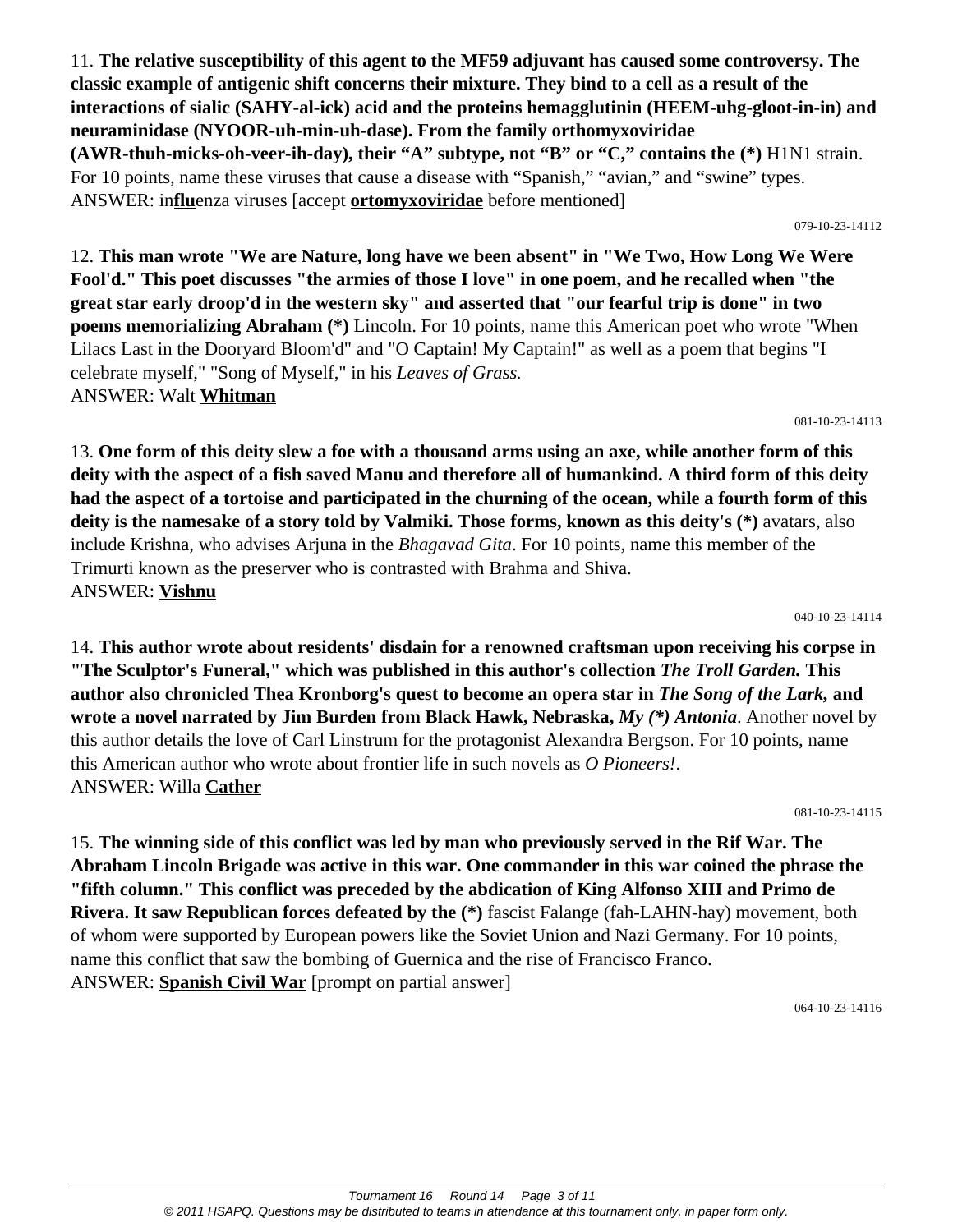16. **One player on this pro team was benched in 2010 for repeatedly making choke gestures at Golden State's Reggie Williams. In the 2009-10 season, one of this team's rookies became the first Israeli-born NBA player, and this team's leading scorer became the fourth rookie in NBA history to average twenty points, five assists, and five rebounds per game. Paul (\*)** Westphal coaches this franchise, whose players include DeMarcus Cousins, Omri Casspi, and Tyreke Evans. For 10 points, name this NBA franchise that plays its home games in California's capital city. ANSWER: **Sacramento Kings** [accept either]

026-10-23-14117

17. **One man with this surname had a speech describing his most notable action drafted by Charles Bohlen. Another man with this surname went to Japan to investigate charges of racism in the U.S. military. That man with this name also won the case** *Murray v. Pearson.* **Another man with this surname presided over the case (\*)** *McCulloch v. Maryland* and was Chief Justice during the establishment of judicial review. For 10 points, give this surname shared by Supreme Court Justices John and Thurgood, as well as the formulator of recovery plan for Europe after World War II. ANSWER: **Marshall**

081-10-23-14118

18. **That the transition rate is only dependent on the square of the matrix of the Hermitian operator between initial and final states is known as this man's "golden rule." This namesake of the one hundredth element also names particles that can each occupy only one quantum state at a time, in contrast to (\*)** bosons, and those particles are described by a statistical system named for this man and Dirac. The namesake of a particle accelerator "lab" in Illinois, for 10 points name this Italian-born physicist who created the first sustained nuclear chain reaction. ANSWER: Enrico **Fermi**

081-10-23-14119

19. **This thinker collected his lectures at Bordeaux in "Pedagogical Evolution in France," and one of his works makes a distinction between the sacred and the profane while analyzing Aboriginal totemism. This uncle of Marcel Mauss posited that primitive societies exhibit mechanical solidarity in another work. This author of** *The Elementary Forms of Religious Life* **and** *The (\*) Division of Labor in Society* also wrote book describing the anomic, altruistic, and fatalistic forms of the title action. For 10 points, name this French sociologist who wrote *Suicide*. ANSWER: David Émile **Durkheim**

083-10-23-14120

20. **This artist's** *The Honeysuckle Bower* **shows him with his wife, Isabella Brant. Nicodemus agitatedly bites a white cloth at the top of another work by this man, who also painted a conflict on a bridge in** *Battle of the Amazons***.** *The Exchange of Princesses* **and** *The Apotheosis of Henry IV* **are part of this artist's Marie de Medici cycle, and in a well known work, the pale corpse of (\*)** Christ is removed after the Crucifixion. For 10 points, name this Flemish Baroque painter of the *Descent from the Cross*, known for painting heavy nude women. ANSWER: Sir Peter Paul **Rubens**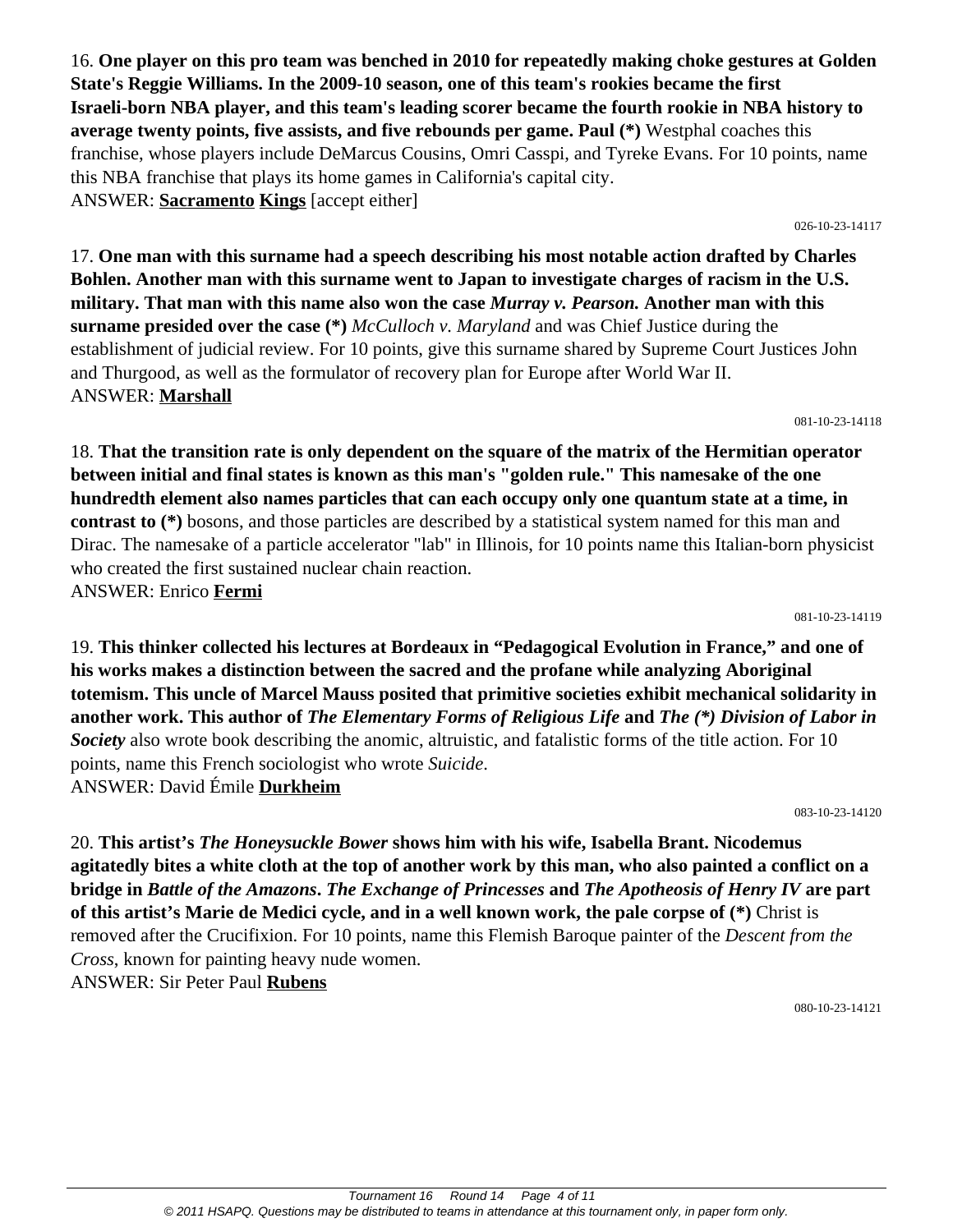21. **According to legend, this city was founded by a brother of Schek and Khoryv who was also the sister of Lybid, and the city now bears a version of his name. It was captured by Oleg, the ruler of a neighboring city, which began its rise as a regional power. Its prince Vladimir I oversaw its mass conversion to Christianity, while a later ruler, Yaroslav the Wise, appointed its first bishop, Hilarion. Those leaders were a part of its namesake (\*)** Rus state. For 10 points, name this city on the Dnieper River, now the capital of Ukraine. ANSWER: **Kiev**

040-10-23-14122

22. **One type of these compounds are brassinosteroids. Another type of these compounds regulates dormancy, and another is responsible for apical dominance. A separate type of these substances induces shoot formation. Another type of these compounds was discovered by Eiichi Kurosawa and is called (\*)** gibberellins, a surplus of which can cause foolish seedling disease. One variety of these compounds regulates fruit ripening. For 10 points, name this class of compounds that also includes abscisic acid, ethylene, and auxins, which are responsible for regulating growth in certain non-animal organisms. ANSWER: **plant hormones** [prompt on partial answer]

081-10-23-14123

23. **This figure transformed the nymph Caenis into a male warrior who was killed after being pounded into the ground by centaurs, and with Tyro this figure fathered Neleus and Pelias. Along with Aegeus, this immortal fathered Theseus, and also fathered Arion after mating with his sister Demeter in the form of a stallion. This god of horses sent King Minos the bull that became the father of the minotaur, and also sought revenge on (\*)** Odysseus for killing another of his sons, the Cyclops Polyphemus, by increasing the length of his journey home by causing a massive storm that shipwrecked him. For 10 points, name this Greek god of the sea. ANSWER: **Poseidon**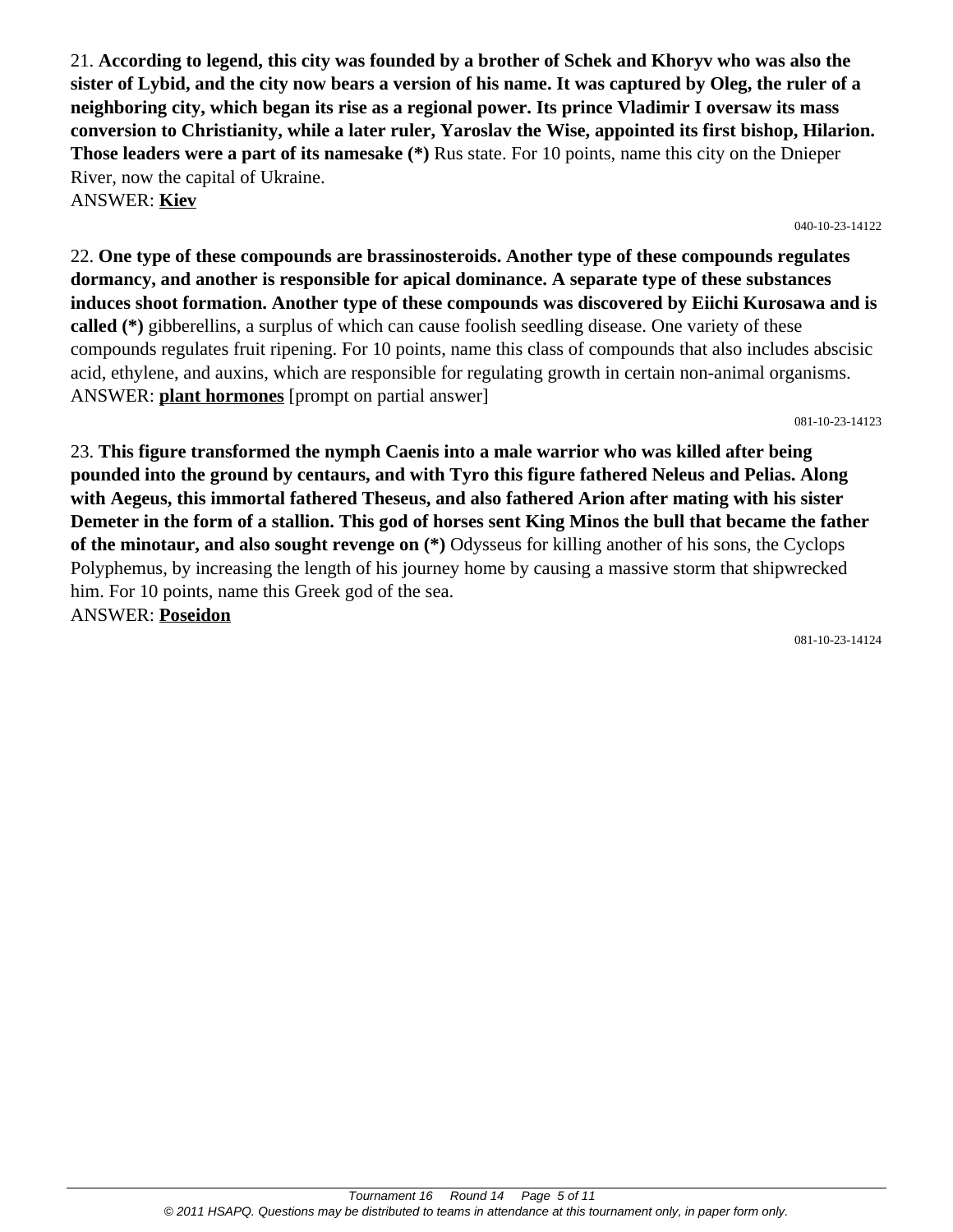

1. This artist painted a now lost depiction of the Battle of Cascina that was to be displayed opposite Da Vinci's painting of the Battle of Anghiari. For 10 points each:

[10] Name this Renaissance artist who may be better known for painting the ceiling of the Sistine Chapel. ANSWER: **Michelangelo** di Lodovico Buonarroti Simoni

[10] This Michelangelo fresco on a Sistine Chapel wall depicts the second coming of Christ and the rise of the souls of mortals.

#### ANSWER: *The Last Judgment*

[10] *The Last Judgment* includes a self portrait of Michelangelo as this saint, who holds a knife in his right hand and his flayed skin in his left.

#### ANSWER: St. **Bartholomew**

015-10-23-14201

2. One variant of this device was developed by Carey Foster. For 10 points each:

[10] Name this device, a type of "bridge" used to determine the value of an unknown resistance.

#### ANSWER: **Wheatstone** bridge

[10] A Wheatstone bridge is able to determine the value of a resistance by use of the two circuit laws named after this German, one of which states that the amount of current flowing into a node must equal the amount leaving.

#### ANSWER: Gustav **Kirchoff**

[10] The first of Kirchoff's laws implies conservation of this quantity, whose time derivative is current. ANSWER: electric **charge** [prompt on **current** if a team answers before the question is completed]

081-10-23-14202

3. The title structure is owned by Hugh Crain, and its servants include an elderly couple named the Dudleys. For 10 points each:

[10] Name this novel in which John Montague inquires into which supernatural occurrences are happening inside the title residence, eventually leading to Eleanor Vance's death in a car crash.

#### ANSWER: *The Haunting of Hill House*

[10] *The Haunting of Hill House* was written by this author of *The Sundial* and *We Have Always Lived in the Castle*.

#### ANSWER: Shirley **Jackson**

[10] Jackson is best remembered for this short story in which Tessie is stoned to death following a ceremony in which she is selected to be sacrificed.

ANSWER: "The **Lottery**"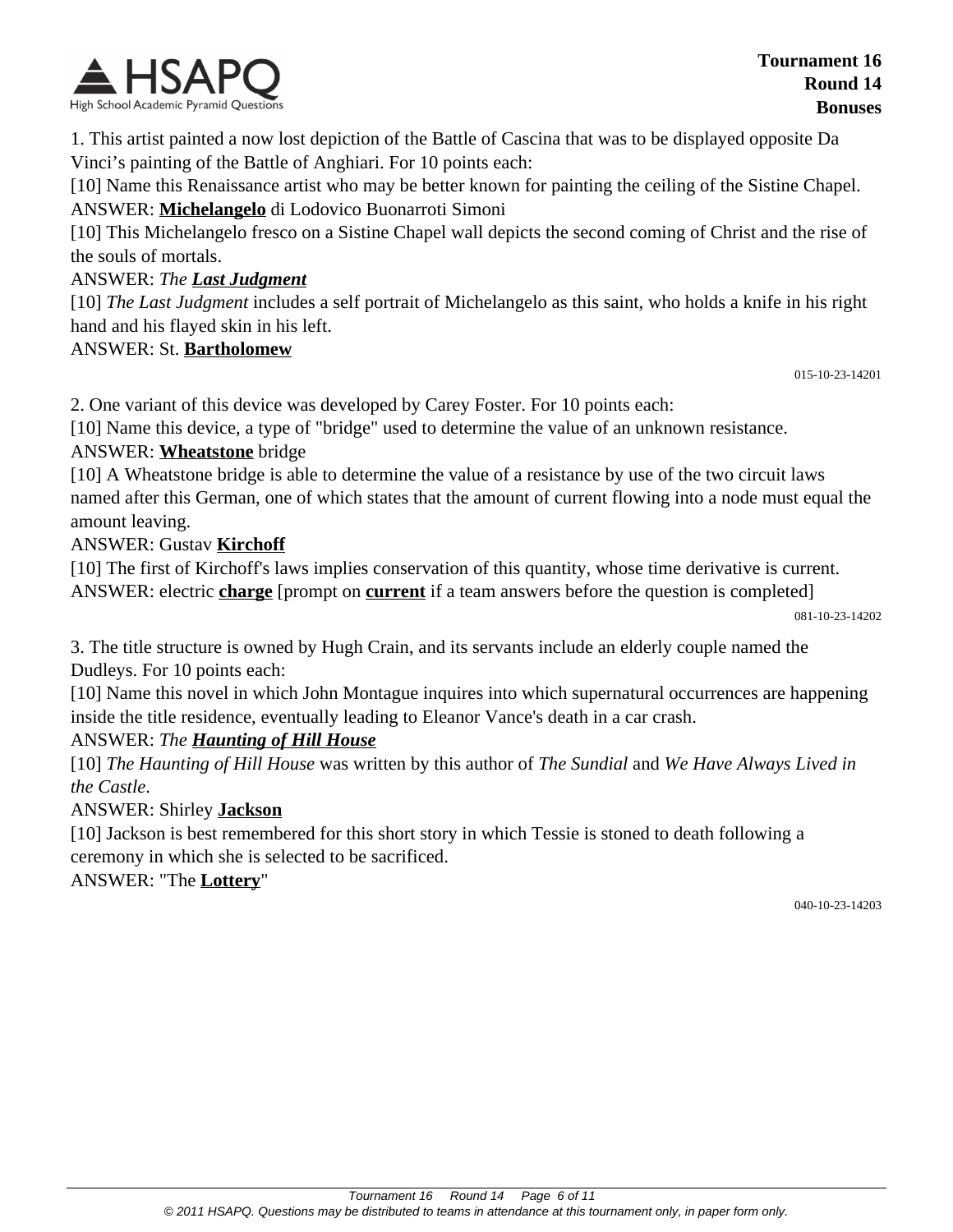4. Although he was somewhat successful at the Battle of Borodino, this ruler had earlier lost to Napoleon at Friedland and signed the Treaty of Tilsit with him. For 10 points each:

[10] Name this Russian czar whose mysterious death has led some to believe he faked his death and became either a monk or a hermit.

ANSWER: **Alexander I** [or **Aleksandr Pavlovich**; or **Alexander the Blessed**; prompt on **Alexander**] [10] Alexander I came to the throne when this father of his was assassinated in 1801 after reigning for only five years.

ANSWER: **Paul** I [or **Pavel** Petrovich]

[10] Paul was the son of this Empress of Russia, the wife of Peter III who favored Grigory Potemkin. ANSWER: **Catherine the Great** [or **Catherine II** of Russia; or **Yekaterina Alekseyevna**; or **Yekaterina Velikaya**; prompt on **Catherine**; prompt on **Yekaterina**]

083-10-23-14204

5. The derivative of a function f of x is defined as this as h goes to zero of f of x plus h minus f of x divided by h. For 10 points each:

[10] Name this value that a function approaches as its input approaches a given point.

# ANSWER: **limit**

[10] If a function at x is equal to its limits from both the left and the right, the function is said to be this at x.

# ANSWER: **continuous**

[10] Name the two Greek letters used in the standard definition of a limit on real valued functions.

ANSWER: **epsilon** and **delta** [accept in either order]

001-10-23-14205

6. One painting by this woman depicts her painting while in a wheelchair, the result of a streetcar accident. For 10 points each:

[10] Name this Mexican painter whose self-portraits depict her unibrow.

ANSWER: Frida **Kahlo** de Rivera [or Magdalena Carmen Frida **Kahlo** y Calderón]

[10] Kahlo was married for a time to this other Mexican artist, who was commissioned by Nelson Rockefeller to create the work *Man at the Crossroads*.

ANSWER: Diego María Concepción Juan Nepomuceno Estanislao de la **Rivera** y Barrientos Acosta y Rodríguez

[10] *Man at the Crossroads* was one of Rivera's works in this style, which was also frequently used by fellow Mexicans José Orozco and David Siqueiros.

# ANSWER: **mural**s

023-10-23-14206

7. This President created the Strategic Defense Initiative, which was nicknamed Star Wars. For 10 points each:

[10] Name this President who was in office for most of the 1980s and who asked Mikhail Gorbachev to tear down the Berlin Wall.

# ANSWER: Ronald Wilson **Reagan**

[10] This Press Secretary under Reagan was paralyzed during John Hinckley, Jr.'s, assassination attempt, leading to a bill requiring background checks for gun purchases being named for him.

# ANSWER: James Scott **Brady**

[10] As part of Operation Urgent Fury under Reagan, the United States invaded this island and deposed the recently established government of Hudson Austin.

# ANSWER: **Grenada**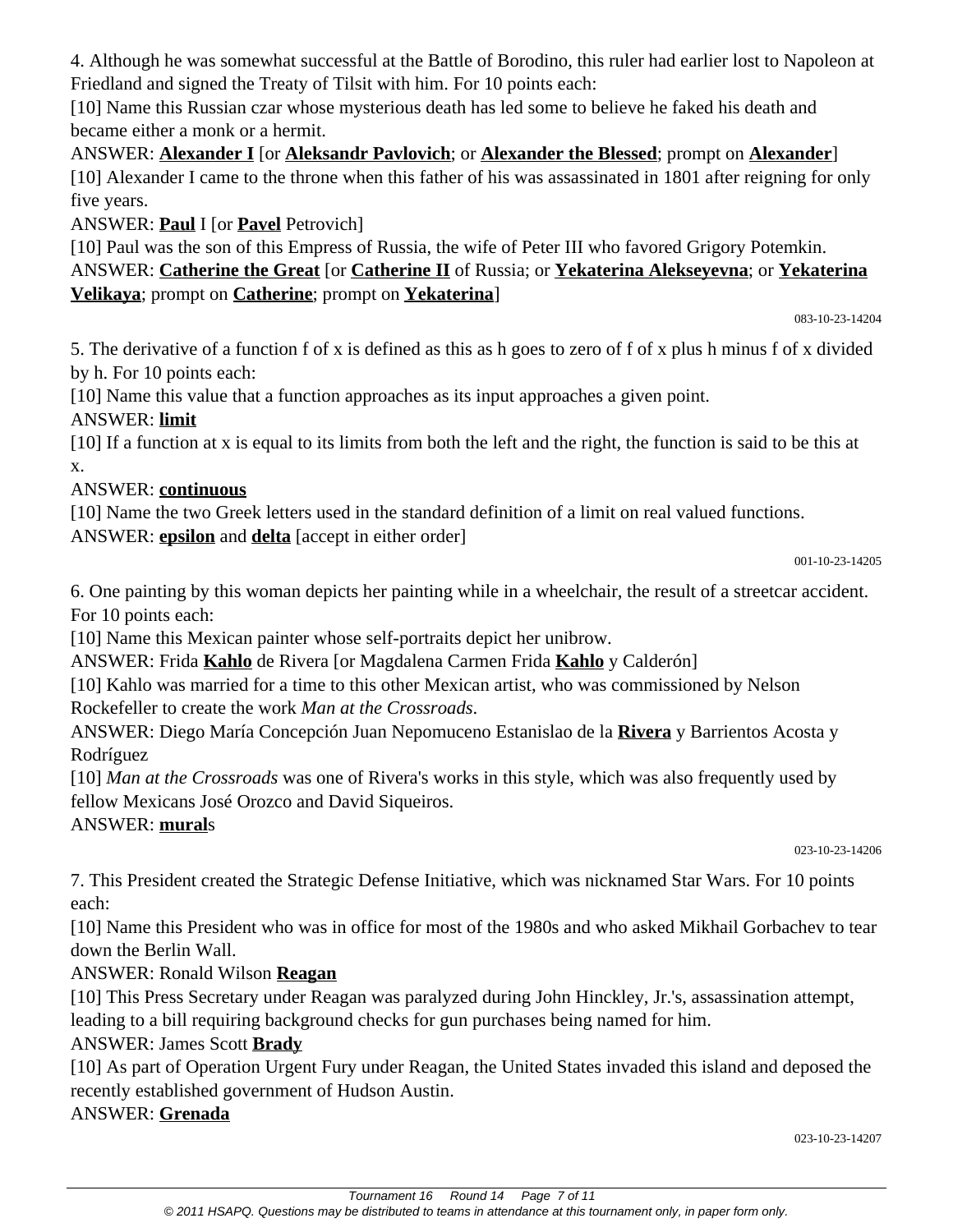8. Though it is used in the household, it should never be mixed with bleach because it can cause toxic chloramines (KLOR-uh-meens). For 10 points each:

[10] Name this compound with formula  $NH<sub>3</sub>$ .

# ANSWER: **ammonia**

[10] Ammonia is produced industrially using this process that fixes nitrogen into ammonia by combining nitrogen and hydrogen in the presence of an iron.

### ANSWER: **Haber**-Bosch process

[10] The ammonia molecule is found in this molecular geometry, which allows the nitrogen atom to be rapidly inverted.

# ANSWER: **trigonal pyramid**al

081-10-23-14208

9. Its four characters include Hamm, who cannot stand, and his servant Clov, who cannot sit. For 10 points each:

[10] Name this play, itself named after the final part of a chess game, which also includes Hamm's parents Nagg and Nell.

# ANSWER: *Endgame*

[10] This other tragicomedy features the protagonists Vladimir and Estragon, but not the title character, who never shows up.

# ANSWER: *Waiting for Godot*

[10] *Endgame* and *Waiting for Godot* are both plays by this man who won the Nobel Prize in Literature in 1969.

### ANSWER: Samuel **Beckett**

081-10-23-14209

10. Although Priam ("PRY"-um) fought against their invasion of Phyrgia (FRIJ-ee-uh), they became his allies in the Trojan War. For 10 points each:

[10] Name these warrior women of Greek mythology led by Hippolyta (hi-POL-i-tuh). They lent their name to South America's longest river.

# ANSWER: **Amazon**s [or **Amazonian**s]

[10] This Amazonian queen accidently slew her sister Hippolyta (hi-POL-i-tuh) while deer-hunting. So, she joined the fight at Troy, where Achilles mourned after killing this woman.

# ANSWER: **Penthisilea**

[10] Penthisilea (PEN-thih-SIL-ee-uh), like all the Amazon women, cut or burnt off this body part to more easily throw spears.

ANSWER: **right breast** [accept obvious equivalents; prompt partial answer]

079-10-23-14210

11. It ruled until it was replaced by the Meiji Government in 1868. For 10 points each:

[10] Name this final shogunate of Japan, whose namesake period is also known as the Edo period.

# ANSWER: **Tokugawa** Shogunate

[10] This powerful lord of the Sengoku period that preceded the Tokugawa Shogunate is known as Japan's second great unifier, after Oda Nobunaga and before Tokugawa Ieyasu.

ANSWER: **Toyotomi** Hideyoshi (note the first name is the required family name)

[10] Toyotomi's son, Toyotomi Hideyori, lost to Tokugawa Ieyasu at this 1600 battle that was fought in a mountain pass and marked the beginning of the Tokugawa Shogunate.

ANSWER: Battle of **Sekigahara**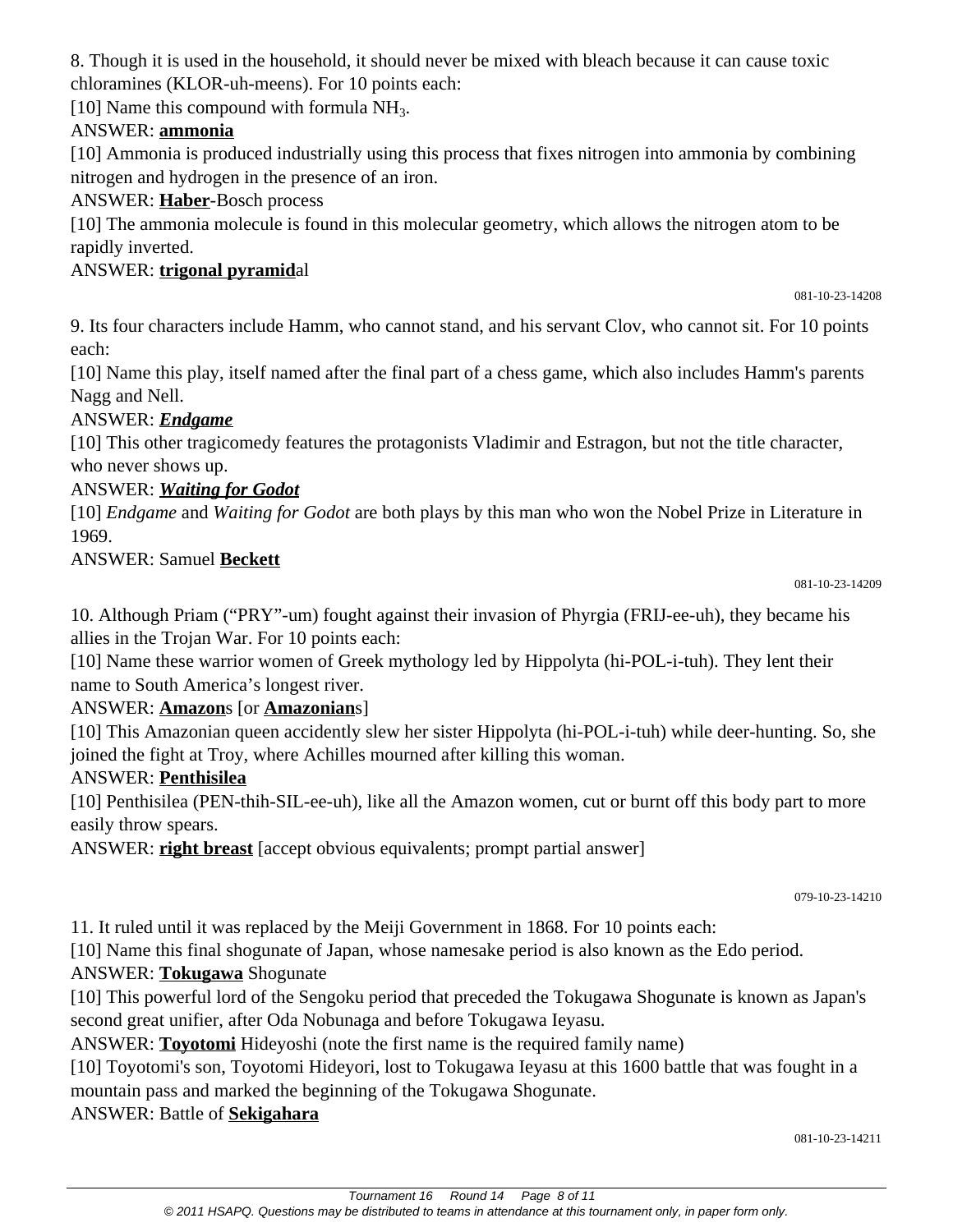12. This award is named for a man who coached football, baseball, and basketball at Georgia Tech. For 10 points each:

[10] Name this trophy awarded to the most outstanding player in college football.

ANSWER: **Heisman** Trophy

[10] This winner of the 2007 Heisman is currently a quarterback for the Denver Broncos. In college, he played for Florida.

ANSWER: Timothy Richard **Tebow**

[10] This 1985 Heisman winner was named an All-Star in both football and baseball. In the NFL, he was running back for the Los Angeles Raiders.

ANSWER: Vincent Edward "Bo" **Jackson**

13. This verse form typically contains a kigo, or season word. For 10 points each:

[10] Name this verse form which contains seventeen syllables in three lines.

# ANSWER: **haiku**

[10] This author of *Narrow Road to the Deep North* was a master of the haiku form.

ANSWER: Matsuo **Basho** [or Matsuo **Kinsaku**]

[10] The haiku is based on the hokku, which is the opening part of this type of collaborative poetry. ANSWER: **renga**

024-10-23-14213

024-10-23-14212

14. It is the largest freshwater lake in the world, by surface area. For 10 points each,

[10] Name this great lake on whose shores lie the cities of Thunder Bay and Duluth.

# ANSWER: **Lake Superior**

[10] The primary outflow of Lake Superior is this river which itself feeds into Lake Huron.

# ANSWER: **St. Marys River**

[10] A famous predator-prey study was conducted on this island in Lake Superior, the namesake of a national park with wildlife populations that include moose and wolves.

ANSWER: **Isle Royale** National Park

040-10-23-14214

15. The music for this ballet contains variations on the Shaker hymn "Simple Gifts." For 10 points each: [10] Name this ballet with music by Aaron Copland that takes place in 19th century Pennsylvania.

# ANSWER: *Appalachian Spring*

[10] This woman choreographed *Appalachian Spring* and a piece set to music by Zoltan Kodály, *Lamentation*.

# ANSWER: Martha **Graham**

[10] Graham was undoubtedly inspired by this early 20th century dancer. Her affinity for long scarves caused her death in an automobile accident.

# ANSWER: Isadora **Duncan**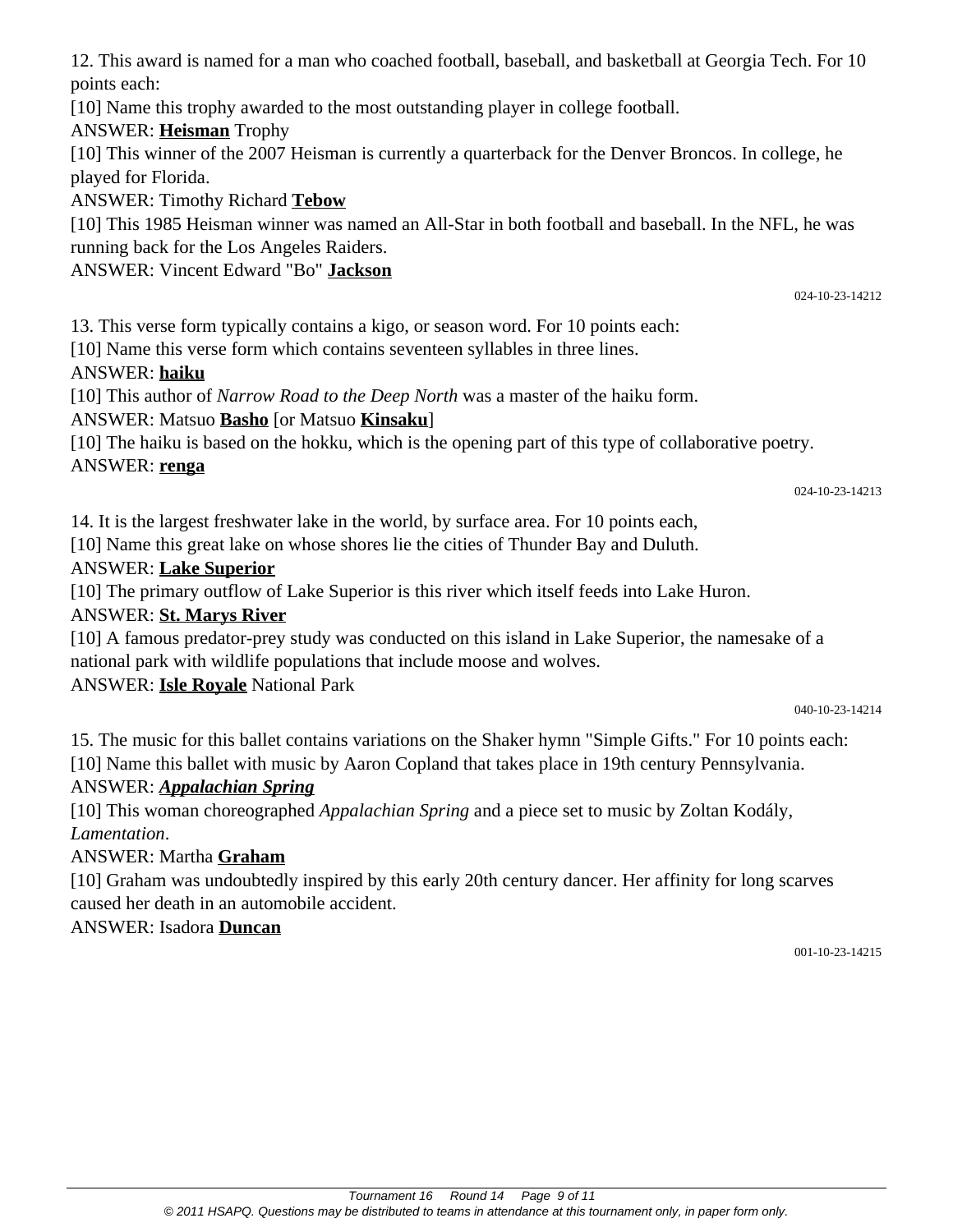16. For 10 points each, name some things about roads in board or card games.

[10] In this game, roads cost a brick and a wood to build, and they may be placed on the border between two adjacent hexes. In addition, two points are awarded to the player with the longest road.

#### ANSWER: *The Settlers of Catan*

[10] This game, which centers on the placement of tiles to construct a medieval French town, uses roads to separate fields, but points can also be scored by placing a piece as a thief on a road when that road is completed.

### ANSWER: *Carcassone*

[10] This French card-based game is played as a race, possibly to the namesake title distance. Types of cards include hazards, remedies, safeties, and distances.

### ANSWER: *Mille Bornes*

040-10-23-14216

17. Some celebrants of this holiday may hold seders, though this is not the festival most commonly associated with those meals. For 10 points each:

[10] Name this Jewish holiday, itself named for the day it falls on, which commemorates the New Year of the Trees, as opposed to the new calendar year celebrated on Rosh Hashanah.

### ANSWER: **Tu Bishvat**

[10] Jewish seders are more commonly held during this other spring holiday that celebrates the Hebrews' exodus from Egypt after the Egyptians' affliction with the Ten Plagues.

### ANSWER: **Passover** or **Pesach**

[10] Eating leavened bread is forbidden for the eight days of Passover; instead, Jews eat this unleavened bread, a piece of which is hidden after the Passover meal for use as the afikomen.

### ANSWER: **matzah**

081-10-23-14217

18. This husband of Teresa Cascajo governs his promised island for a week. For 10 points each:

[10] Name this squire who appears in a Spanish novel whose first part was published in 1605.

# ANSWER: **Sancho Panza** [accept either]

[10] This is the novel in which Sancho Panza appears. It was written by Miguel de Cervantes and notably includes its title character jousting with windmills.

ANSWER: *El Ingenioso Hidalgo Don Quixote de la Mancha*

[10] Cervantes also wrote this pastoral novel based on Jorge de Montemayor's *Diana*.

# ANSWER: *La Galatea*

001-10-23-14218

19. For 10 points each, answer the following about transmembrane proteins.

[10] These transmembrane proteins let polar substance or ions diffuse through the membrane. Ones that let ions through are often voltage-gated.

ANSWER: **channel** proteins [accept **ion channel**s]

[10] This special kind of channel protein allows water to diffuse into and out of the cell.

# ANSWER: **aquaporin**s

[10] Other transmembrane proteins, such as the sodium-potassium pump, use this ATP-requiring process by which molecules are moved across the membrane against a concentration gradient.

# ANSWER: **active transport**